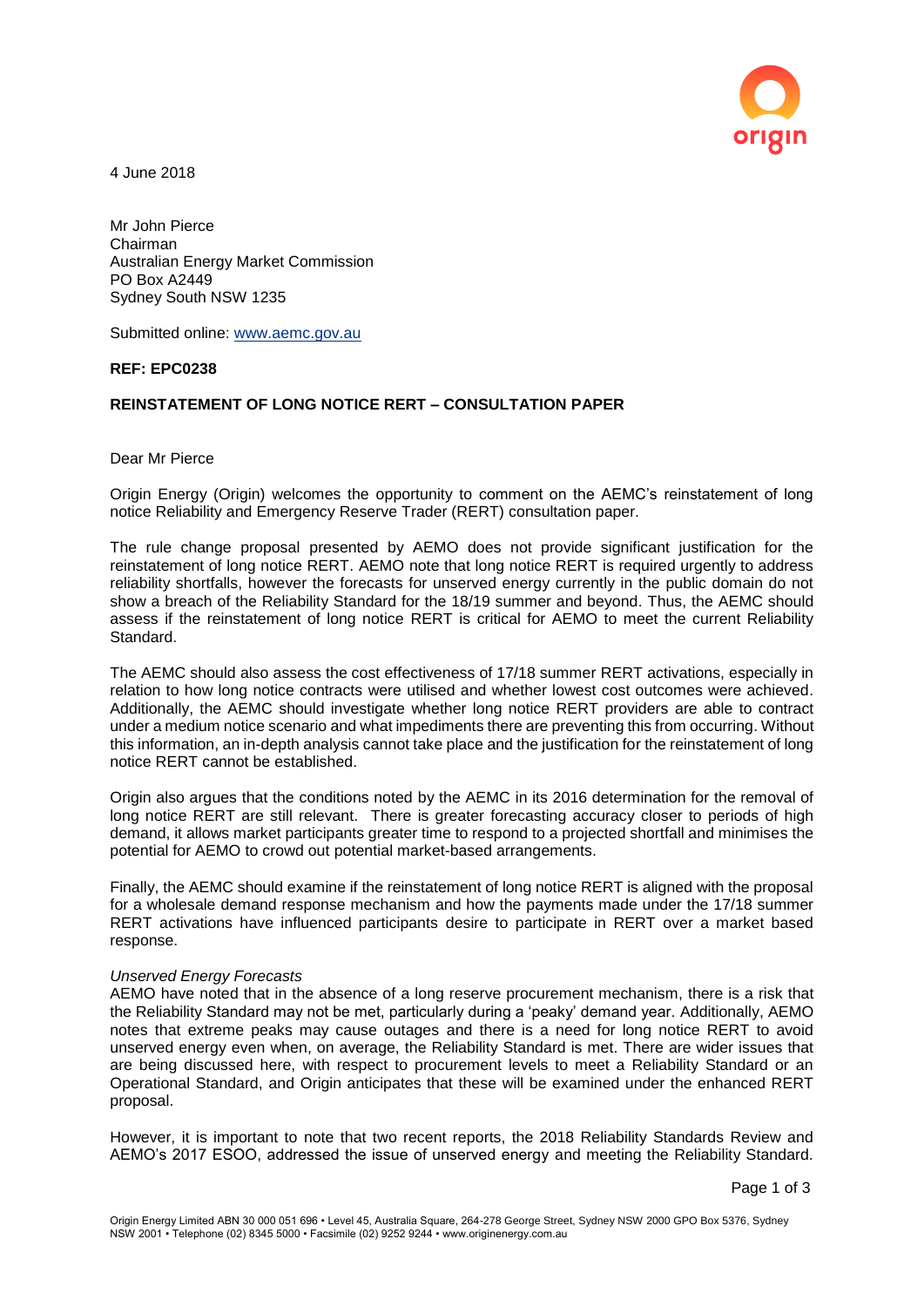Figures 1 and 2 reveal that the Reliability Standard is unlikely to be breached in summer 18/19 and outer years. In fact, the graphs show that unserved energy is well below 0.002% in the modelled outcomes. This brings into question that the reinstatement of long notice RERT is justified based on meeting the Reliability Standard.



Figure 1: EY NEM modelling expected unserved energy outcomes 2017/18 to 2023/24<sup>1</sup>





AEMO has recently implemented additional tools that enable it to forecast unserved energy outcomes more accurately. This includes the requirement that retailers provide NMI level data on any contracts that provide demand side response and those that have a portion of their load subject to the spot market, i.e. not contracted. This should provide greater insight into the demand side response available to the market and aid in firming forecasts of unserved energy. By better understanding market responses to demand side response this may result in a reduced need for large amounts of RERT reserves, including long notice RERT.

## *Performance of RERT activations to date*

l

It is important to understand the cost drivers of demand side response as it incentivises providers to contract through RERT or through the wholesale market.

<sup>1</sup> Reliability Standards and Settings Review 2018, AEMC Reliability Panel, p.59

<sup>2</sup> 2017 Electricity Statement of Opportunities, AEMO, p.2